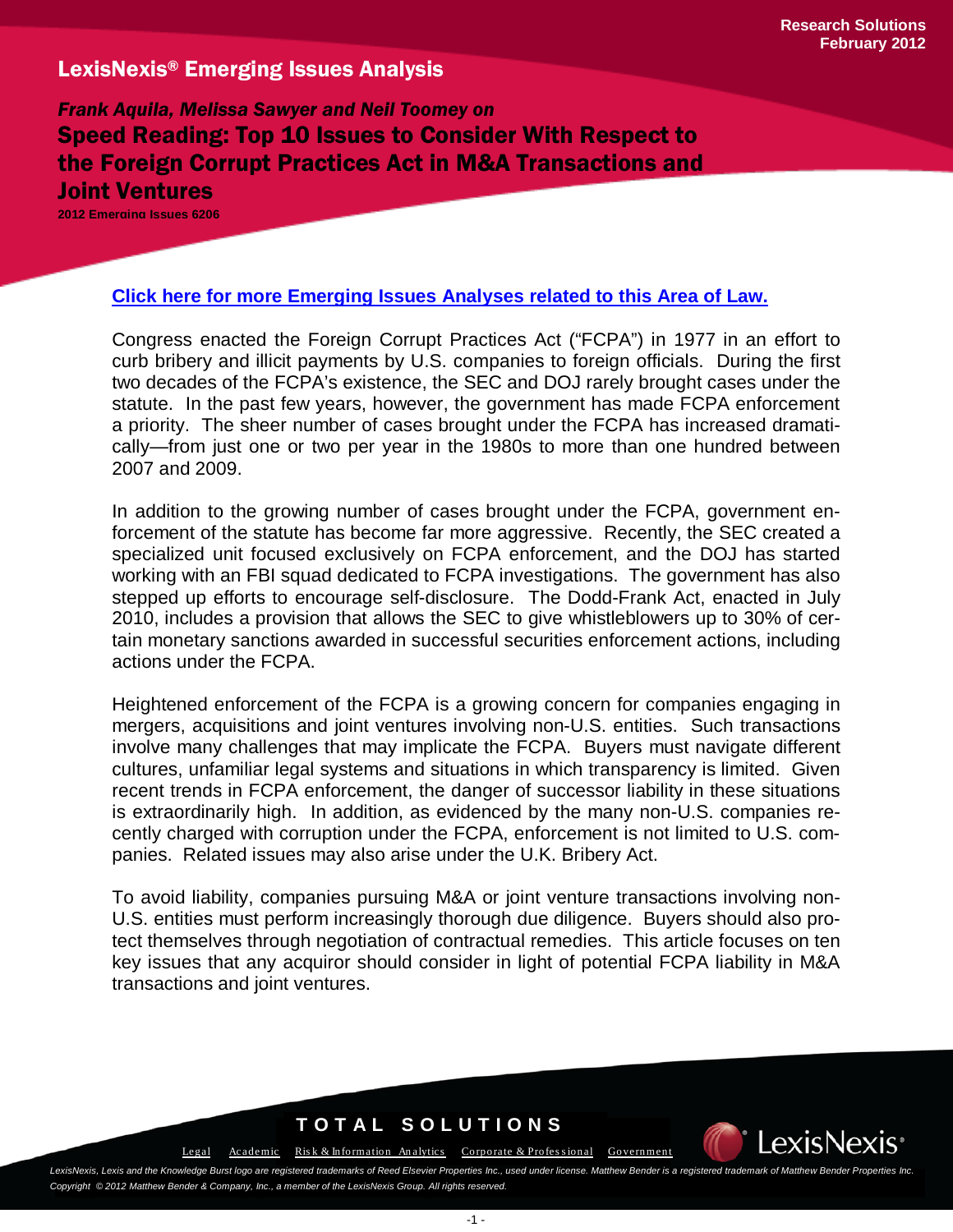Speed Reading: Top 10 Issues to Consider With Respect to the Foreign Corrupt Practices Act in M&A Transactions and Joint Ventures

### **Pre-Deal Considerations**

**1. Red flags**. When conducting due diligence, the team representing the buyer should keep an eye out for any red flags that point to bribery or corruption on the part of the target. The following is a non-exhaustive list of common red flags:

- *Corruption in the country.* Is corruption presently or historically a problem in the countries where the seller or target operates? Is corruption a problem in the countries where the seller's or target's subsidiaries operate? The Corruption Perception Index (available at [http://www.transparency.org/policy\\_research/surveys\\_indices/cpi/2010\)](http://www.transparency.org/policy_research/surveys_indices/cpi/2010) provides useful guidance regarding the corruption levels in different countries. Does the seller or target operate in a country that has no FCPA equivalent, or a country that has only recently enacted an anti-bribery or anti-corruption law? Countries that have only recently enacted such laws may have lingering issues with bribery and corruption.
- *Corruption in the industry*. Is corruption a common problem in the industry? Certain industries may be more susceptible to corruption, such as defense, oil and gas, pharmaceuticals and telecommunications.
- *History of bribery or corruption by the seller or target*.Does the seller or target have a history of violating the FCPA or any similar non-U.S. laws? Is the U.S. government or any non-U.S. government investigating the seller or target for corruption or bribery? Does the seller or target have a reputation for corruption?
- *Government contracts*. Does the seller or target derive a substantial amount of business from government contracting in other countries?
- *Government licenses and relationships*. Does any of the seller's or target's business depend on government licenses or relationships?
- *Lack of transparency in accounting*. Is there a lack of transparency in the seller's or target's accounting records? Is there a lack of documentation by the seller or target more generally?
- *Unwillingness to cooperate*. Is the seller or target unwilling to cooperate in the due diligence process? Is the seller or target unwilling to provide requested information? Is the seller or target unwilling to agree to certain representations or warranties regarding corruption or bribery?
- *Employment of government officials*. Does the seller or target employ current or former government officials? Have certain employees been rec-

## **TOTAL SOLUTIONS**

[Legal](http://law.lexisnexis.com/) [Academic](http://www.lexisnexis.com/academic/) Risk & Information Analytics Corporate & Professional [Government](http://www.lexisnexis.com/gov/)

exisNe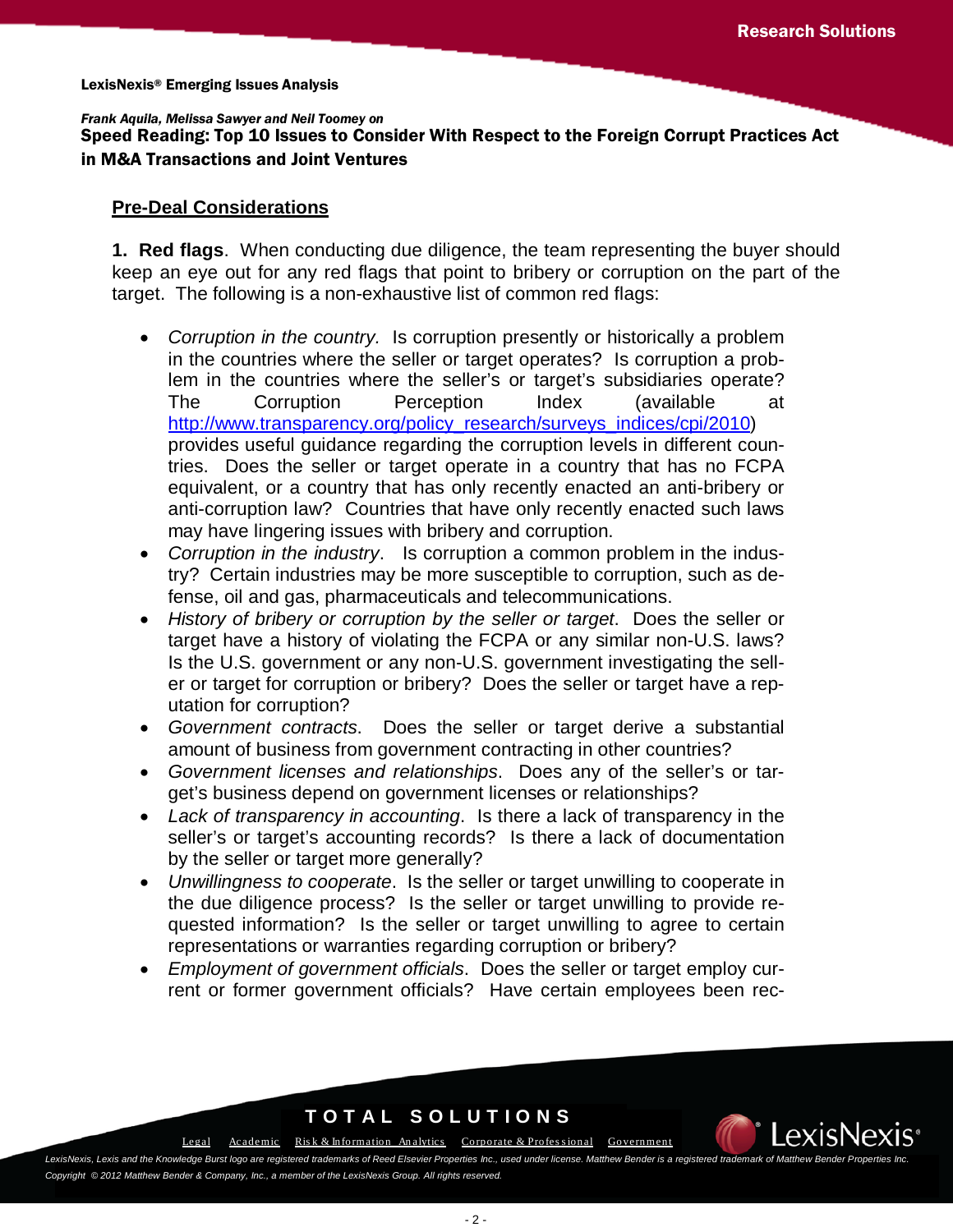Speed Reading: Top 10 Issues to Consider With Respect to the Foreign Corrupt Practices Act in M&A Transactions and Joint Ventures

> ommended by government officials? Do these employees seem to lack appropriate qualifications for the positions that they hold?

- *Unusually high commissions or payments to employees, agents or third parties*. Does the seller or target make payments or offer commissions to any employees, agents or third parties that do not seem commensurate with services performed?
- *Suspicious use of intermediaries*. Does the seller or target use non-U.S. sales agents, consultants or intermediaries for no apparent reason?
- *Other suspicious practices or requests*. Has the seller or target requested that bids be made through a specific individual or entity? Has the seller or target requested that any payments be made to a third party in another country? Does the seller or target use offshore tax haven bank accounts?

**2. Due diligence process**. In M&A transactions or joint ventures involving non-U.S. entities, a thorough, commercially reasonable due diligence process is the best way to avoid potential FCPA liability. Effective diligence will help the buyer's team unearth red flags, and will guide the buyer's subsequent negotiations and remedial measures. While there is no clear definition of commercially reasonable due diligence, the following recommendations may provide the buyer's team with a good baseline from which to start.

- *Begin the due diligence process early*. Due diligence takes time, particularly when dealing with non-U.S. entities, foreign-language documentation, and non-U.S. legal systems. Starting the process early will ensure that the buyer has adequate time to deal with these and other obstacles.
- *Conduct a preliminary "desktop" review*. The buyer's team should conduct a preliminary analysis of publicly available information on the seller or target. Preliminary analysis will help the buyer's team identify red flags, and will also help the team determine the nature and scope of any due diligence that will be required going forward. A preliminary analysis may include the following:
	- o Background checks on directors, officers and the target. The buyer's team should run background checks on all relevant employees of the seller or target. When running background checks on employees, the diligence team should focus on government affiliations and relationships with government officials.
	- o U.S. government inquiries. Subject to consideration of potential leaks, the buyer's team should seek information about the seller or target from the

## **TOTAL SOLUTIONS**

[Legal](http://law.lexisnexis.com/)[Academic](http://www.lexisnexis.com/academic/) [Ris k & Information An alytics](http://risk.lexisnexis.com/) [Corporate & Profes s ional](http://www.lexisnexis.com/corporate/) [Government](http://www.lexisnexis.com/gov/)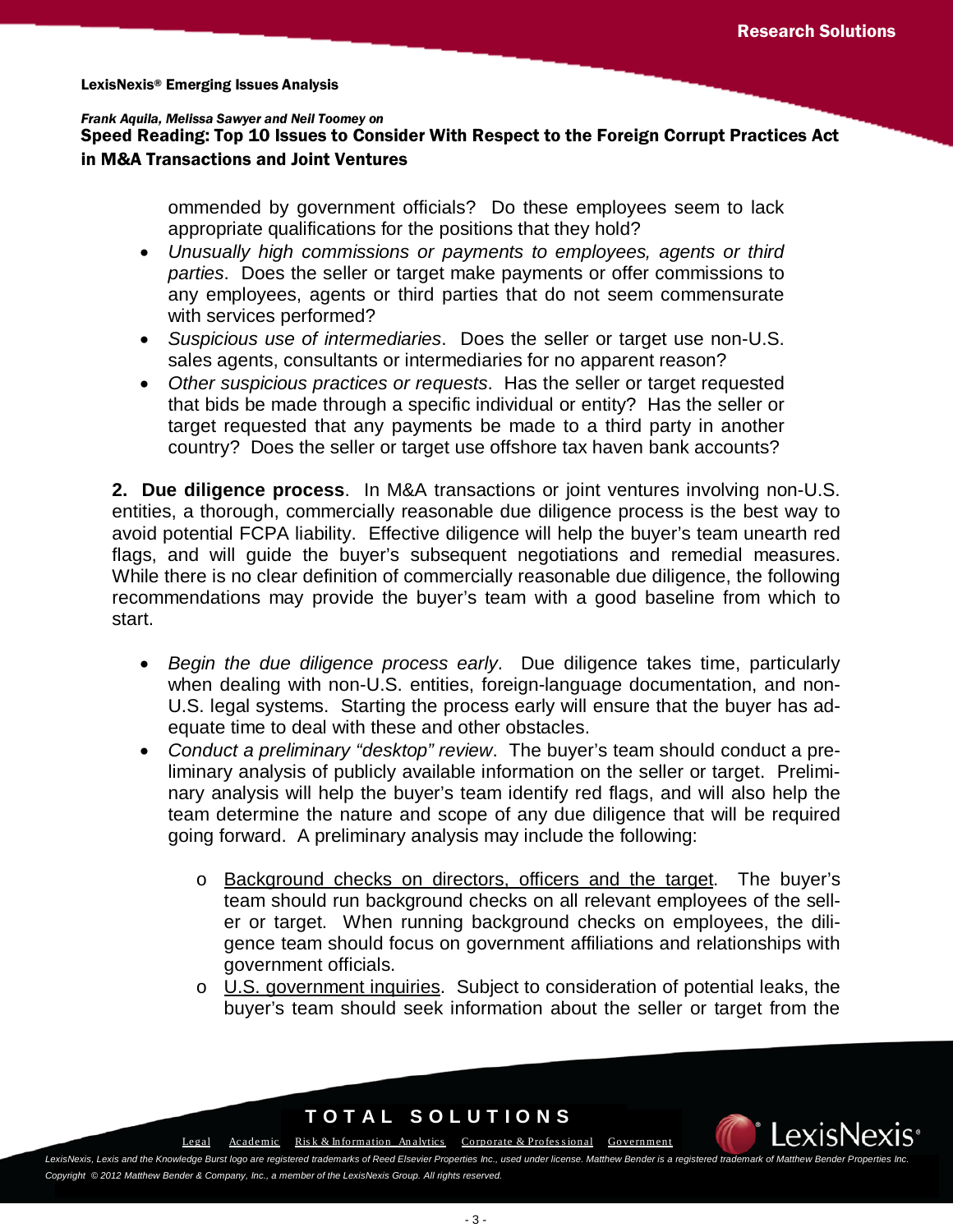### Speed Reading: Top 10 Issues to Consider With Respect to the Foreign Corrupt Practices Act in M&A Transactions and Joint Ventures

Department of Commerce, the Department of State, and U.S. Embassies in all relevant countries.

- o General electronic research. The buyer's team should perform basic electronic research on the nature of the seller's or target's business, its customers and any relevant news pertaining to the countries in which the seller or target operates. The buyer should also search for any information on pending litigation against the seller or target, as well as any information regarding FCPA issues, ongoing government investigations, settlements and plea agreements.
- o Developing a risk profile. Using this preliminary review, the buyer should develop a tentative risk profile on the seller or target.
- *If possible, interview the seller's or target's management and compliance officers*. Interviewing the seller's or target's management and compliance officers will help the buyer's team test the risk profile developed in the preliminary review. Interviews will also help the buyer's team determine what kind of due diligence is required going forward. In some cases, for example in the context of a hostile offer, such interviews may not be possible.
- *If possible, review the seller's or target's FCPA compliance policies and procedures*. The buyer's team should try to review the following policies and procedures: (i) policies on gifts, hospitality, procurement, bidding and political contributions, (ii) procedures for obtaining required approvals, (iii) employee training programs, and (iv) screening and monitoring practices for agents, intermediaries and partners. The buyer should also try to evaluate whether there are discrepancies between policies and actual practice.
- *If possible, request information on the seller's or target's prior compliance issues relating to bribery or corruption.* Request any information concerning prior problems with corruption or bribery, as well as any information that may shed light on the seller's or target's track record for catching and punishing non-compliant personnel.
- *If prevented from conducting thorough pre-acquisition due diligence, consider seeking guidance from the DOJ or SEC*. In 2008, Halliburton sought a nonprosecution opinion from the DOJ with respect to its proposed acquisition of a U.K. oil services group. Certain U.K. laws made it impossible for Halliburton to access information necessary for appropriate diligence prior to closing. In DOJ Opinion Procedures Release No. 08-02, the DOJ agreed not to take enforcement actions against Halliburton for post-acquisition FCPA violations of the seller, so

## **TOTAL SOLUTIONS**

[Legal](http://law.lexisnexis.com/) [Academic](http://www.lexisnexis.com/academic/) Risk & Information Analytics Corporate & Professional [Government](http://www.lexisnexis.com/gov/)

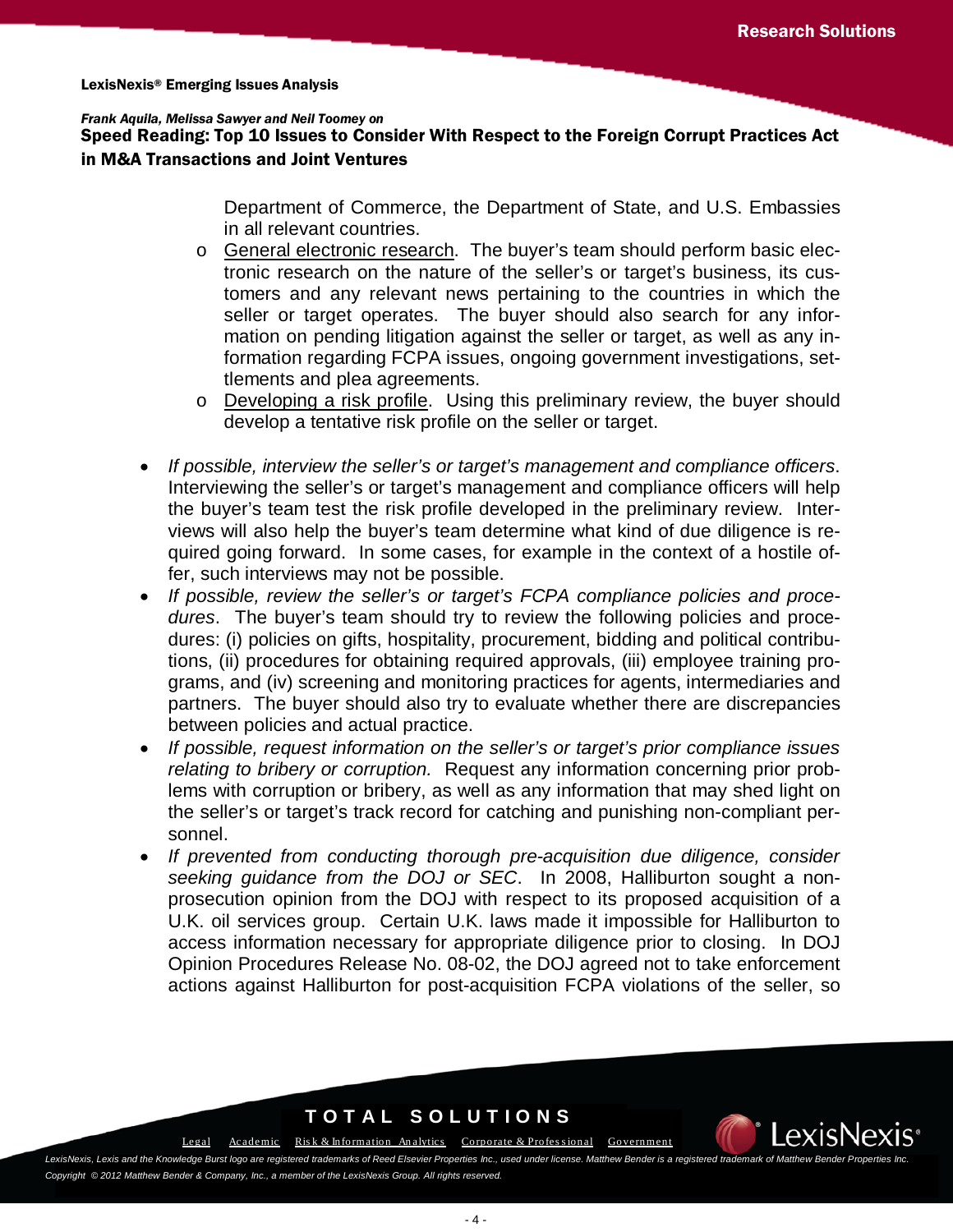Speed Reading: Top 10 Issues to Consider With Respect to the Foreign Corrupt Practices Act in M&A Transactions and Joint Ventures

> long as Halliburton complied with a detailed post-closing FCPA compliance program.

**3. Scope of due diligence**. Thorough FCPA due diligence should cover at least the following areas: (i) agents, intermediaries and representatives, (ii) major litigation and regulatory, tax or customs actions or inquiries, (iii) significant contracts and bids, (iv) gifts and hospitality, including travel and entertainment, (v) political contributions, (vi) charitable donations, (vii) corporate sponsorships and (viii) employment of foreign officials and their relatives. The necessary scope of due diligence will unfold and evolve throughout the diligence process. The buyer's team should try to be as comprehensive as possible in its diligence efforts.

**4. Address potential FCPA issues in negotiations and through contractual representations.** The buyer's team can further protect the buyer from FCPA liability by addressing compliance issues in the negotiation process. The buyer's team should clearly articulate and document its compliance expectations as well as the consequences of non-compliance by the seller or target. The buyer's team should also try to protect the buyer from liability through contractual provisions and representations. Effective contractual representations should explicitly reference the FCPA and should track the language of the statute and any other relevant anti-corruption statutes. The buyer's team should seek representations on specific subjects of concern (e.g. that no corrupt payments were made to foreign officials in securing necessary approvals). The following examples are just a few of the provisions that the buyer's team may want to include in the agreement:

- A right of termination for any breach of the FCPA or any breach of related representations, warranties or covenants.
- Indemnification for damages caused by a material breach or by any undiscovered corruption-based violations.
- A reasonable "hold back" amount for (i) any fines imposed due to pre-sale violations or corruption by the seller or target and (ii) any additional services that may be required from outside counsel to investigate or negotiate issues relating to prior FCPA violations.

**5. If the buyer's team discovers red flags indicating bribery or corruption by the seller or target.** Discovery of red flags may give the buyer reason to reassess the transaction. Successor liability under the FCPA can involve heavy fines and may cause damage to the buyer's reputation. The buyer should consider whether the benefits of

## **TOTAL SOLUTIONS**

[Legal](http://law.lexisnexis.com/)[Academic](http://www.lexisnexis.com/academic/) [Ris k & Information An alytics](http://risk.lexisnexis.com/) [Corporate & Profes s ional](http://www.lexisnexis.com/corporate/) [Government](http://www.lexisnexis.com/gov/)

exisNe: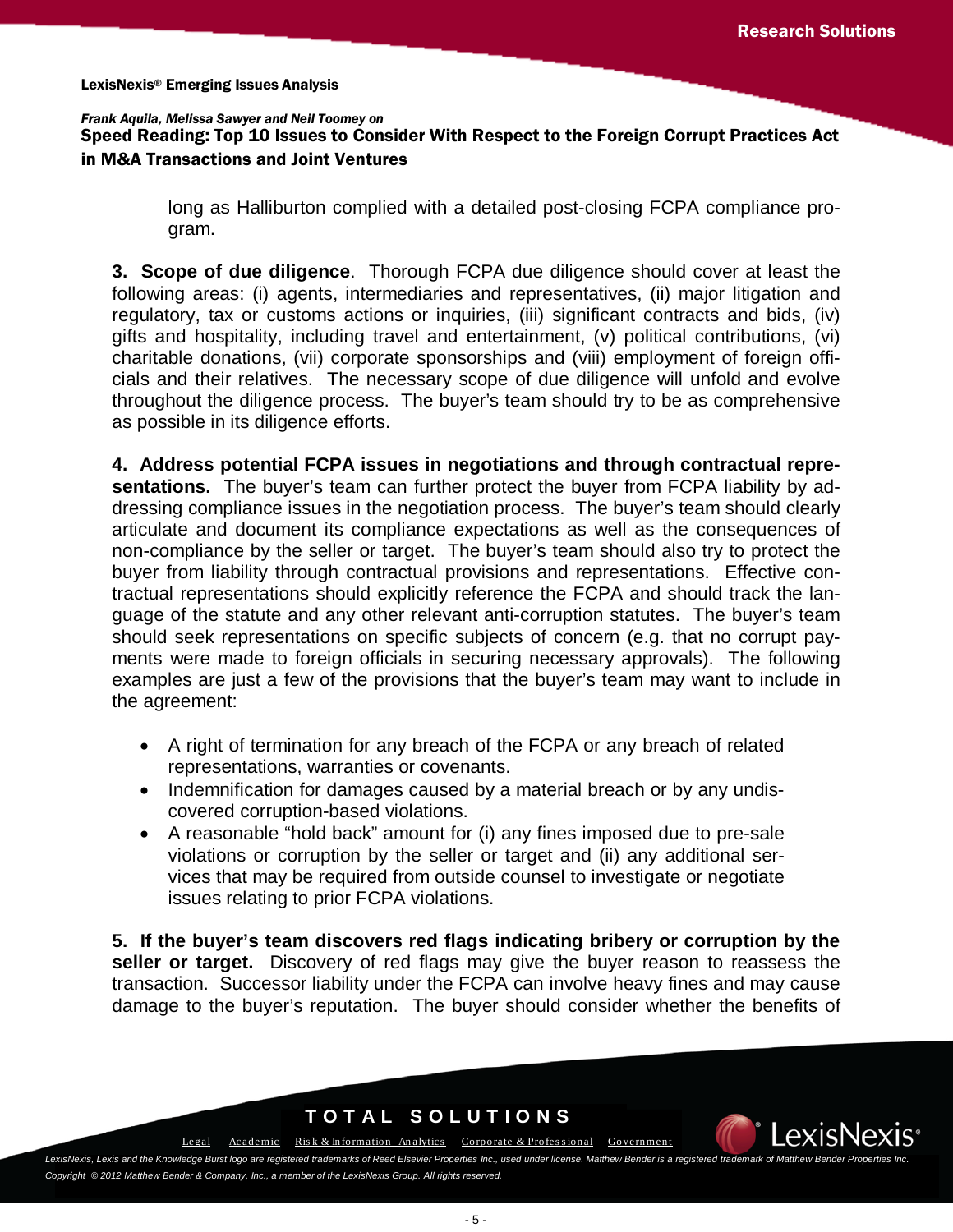#### *Frank Aquila, Melissa Sawyer and Neil Toomey on*

## Speed Reading: Top 10 Issues to Consider With Respect to the Foreign Corrupt Practices Act in M&A Transactions and Joint Ventures

the transaction are worth the financial and reputational risks of FCPA liability. If red flags arise, the buyer's team should try to determine the extent to which the corrupt practices or employees are necessary for the successful operation of the business. If corruption is particularly bad or pervasive, or if key elements of the seller's or target's business rely heavily on corrupt practices, the buyer might want to consider walking away from the transaction altogether. If the level of corruption uncovered by due diligence is minor or peripheral, enhanced contractual protections and an enhanced compliance program may provide sufficient protection for the buyer. On the other hand, the buyer may want to consider seeking an alternative deal structure. Corrupt practices or employees need not necessarily preclude the achievement of the buyer's goals. The buyer may be able to acquire certain non-corrupt assets without acquiring the business as a going concern. Finally, if the buyer's team discovers red flags, it should consider seeking regulatory consent and guidance from the SEC and DOJ.

**6. Voluntary disclosure**. In some circumstances, voluntary disclosure to the SEC or DOJ may be the best course of action for the buyer. The buyer may wish to proceed with a transaction despite the discovery of red flags. If this is the case, seeking government consent and guidance may provide the only reasonably safe means of pursuing a deal without running afoul of the FCPA. For example, in 2003, a U.S. company seeking to acquire another U.S. company discovered that officers of one of the seller's non-U.S. subsidiaries had been making illegal payments to foreign officials. Despite the potential FCPA liability, the buyer wished to proceed with the acquisition. The buyer disclosed the results of its due diligence efforts to the DOJ and sought approval for the transaction. The DOJ agreed not to take any enforcement actions against the buyer, provided that the buyer (i) continue to cooperate with the DOJ, SEC and non-U.S. law enforcement agencies, (ii) ensure that responsible employees were disciplined, (iii) disclose any additional pre-acquisition payments made to foreign officials that it discovered after the acquisition, (iv) implement its compliance program in the target, and (v) ensure that the target implemented a sufficient system of internal controls and maintained accurate books and records.

Discovering red flags during the course of due diligence does not always warrant voluntary disclosure to the SEC or DOJ, however. If diligence reveals suspicious activity, but such activity does not violate the FCPA, the buyer is free to disclose but not obligated to do so. In such circumstances, it might make more sense for the buyer to remediate the suspicious conduct after completing the acquisition.

## **TOTAL SOLUTIONS**

[Legal](http://law.lexisnexis.com/) [Academic](http://www.lexisnexis.com/academic/) Risk & Information Analytics Corporate & Professional [Government](http://www.lexisnexis.com/gov/)

exisNe:

LexisNexis, Lexis and the Knowledge Burst logo are registered trademarks of Reed Elsevier Properties Inc., used under license. Matthew Bender is a registered trademark of Matthew Bender is a registered trademark of Matthew *Copyright © 2012 Matthew Bender & Company, Inc., a member of the LexisNexis Group. All rights reserved.*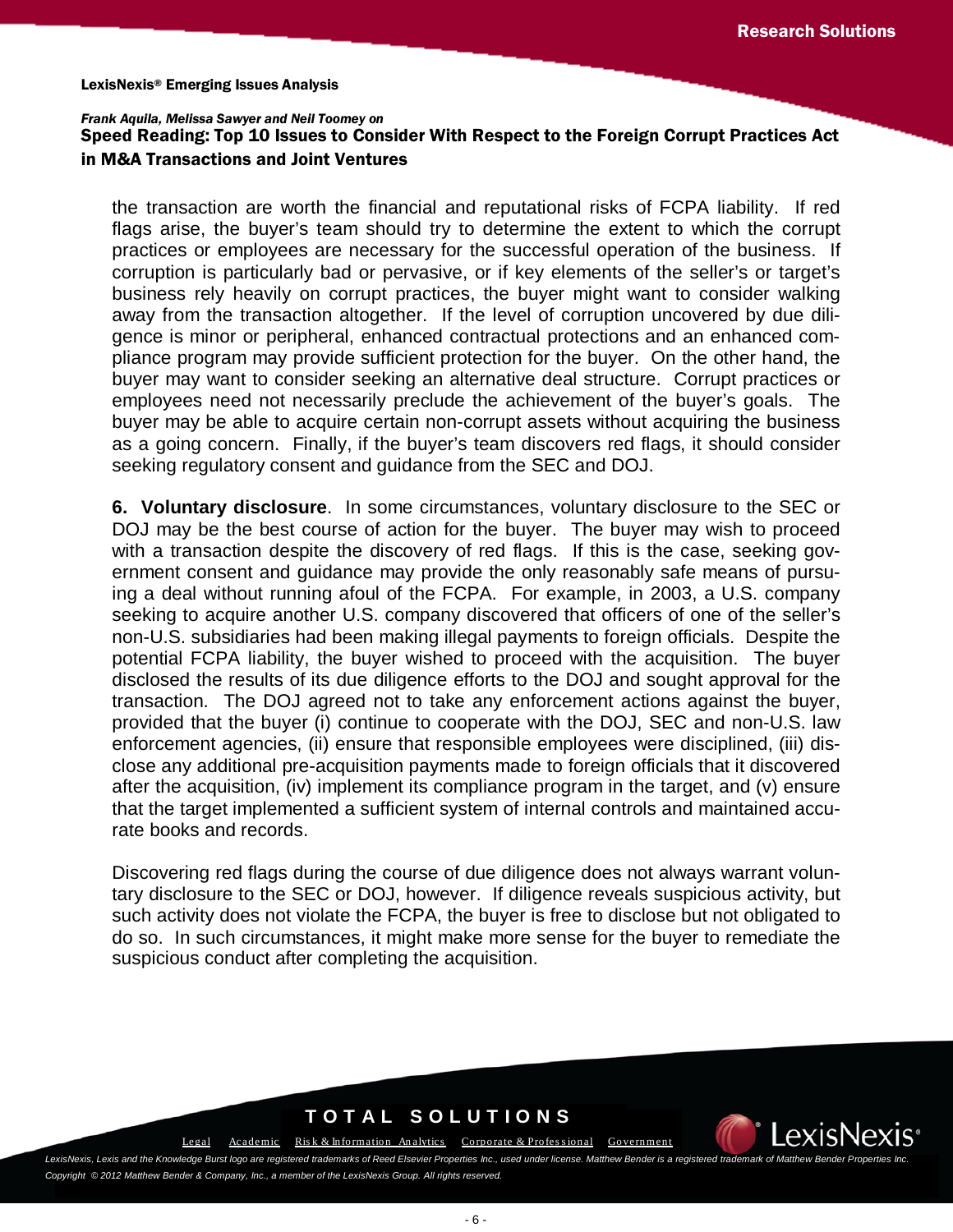### *Frank Aquila, Melissa Sawyer and Neil Toomey on*

Speed Reading: Top 10 Issues to Consider With Respect to the Foreign Corrupt Practices Act in M&A Transactions and Joint Ventures

**7. Pre-closing remedial action.** Pre-closing remedial action may also help a buyer avoid FCPA liability. Pre-closing remedial action is advisable regardless of whether the buyer discloses red flags to the government. If possible, the buyer should make sure that all existing corrupt activity in the seller's business is terminated prior to closing. In addition, the buyer should attempt to establish additional controls and procedures to prevent future corruption by the seller. The buyer should design these controls and procedures in light of any discoveries made during the due diligence process. Effective monitoring also requires that the buyer itself have strong policies in place. The buyer should look at its own procedures and controls, and ensure that they are sufficient for tighter monitoring of the target.

**8. Special considerations for joint ventures.** Transnational joint ventures pose unique FCPA risks and involve additional considerations beyond those already discussed. In this context, exposure to FCPA liability depends on the extent of a company's legal or effective control of the joint venture. In addition, control will likely have some bearing on a party's ability to negotiate policies and contractual provisions. In all joint ventures, a company should conduct enhanced investigative due diligence on its prospective joint venture partner. Before engaging in a joint venture, a company should also consider requiring its prospective partner to complete a comprehensive due diligence questionnaire. If the prospective partner is a state-owned enterprise or is otherwise controlled by a government entity, the joint venture may be particular susceptible to FCPA issues. If the parties have never worked together before, a company should proceed with added caution before agreeing to the deal.

If a company has a majority interest in the joint venture, the company should consider the following recommendations prior completing the deal:

- Include FCPA representations, warranties and covenants in the joint venture agreement.
- Include a right of termination for breach of FCPA warranties or covenants.
- Require the joint venture to follow Generally Accepted Accounting Principles. The joint venture should keep books and records in English and conduct an annual audit by an independent accounting firm. The majority interest holder should reserve the right to conduct ongoing audits.
- Require dual signatures for checks and electronic fund transfers drawn from joint venture bank accounts.
- Require that investigative due diligence be conducted on agents, consultants and other third parties retained by the joint venture.

## **TOTAL SOLUTIONS**

[Legal](http://law.lexisnexis.com/) [Academic](http://www.lexisnexis.com/academic/) Risk & Information Analytics Corporate & Professional [Government](http://www.lexisnexis.com/gov/)

.exisNe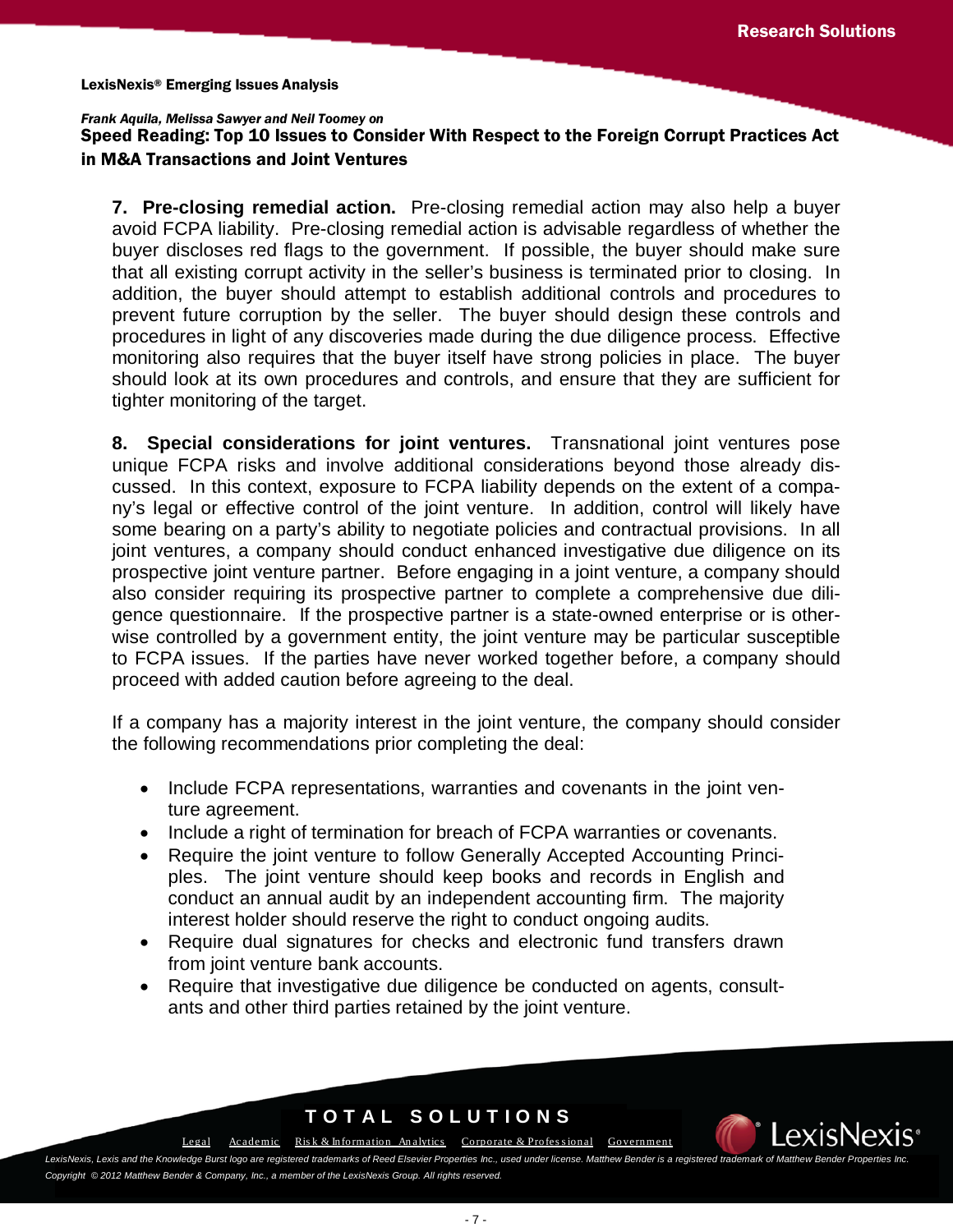### *Frank Aquila, Melissa Sawyer and Neil Toomey on*

## Speed Reading: Top 10 Issues to Consider With Respect to the Foreign Corrupt Practices Act in M&A Transactions and Joint Ventures

• Require an annual certification of compliance with FCPA provisions.

A company that holds a minority interest in the joint venture may have less power to negotiate these recommendations. Still, the minority interest holder should make every effort to ensure that the joint venture complies with the FCPA, and should take measures to protect itself against liability. Even if the minority interest holder has no opportunity for managerial control, the FCPA requires that the minority interest holder make reasonable efforts to cause the joint venture to comply with the statute. The minority owner should propose controls and compliance policies for the joint venture, and should do so "on the record." If possible, the minority owner should include a unilateral right to terminate the joint venture for non-compliance with the FCPA. If significant red flags are discovered, but the minority owner is unable to achieve reasonable compliance controls over the joint venture's operations, the minority owner should consider walking away from the deal.

### **Post-Deal Considerations**

**9. Create a record of due diligence.** Due diligence can help shield a buyer from FCPA liability, especially when diligence efforts are reflected in a formal record. While due diligence is not a foolproof guarantee of protection from successor liability, evidence of appropriate, commercially reasonable due diligence will demonstrate to the government that the buyer is serious about FCPA compliance, and may protect the buyer if bribery or corruption is discovered after closing.

**10. Continued compliance post-deal.** Once the transaction is completed, the buyer should implement an immediate clean-up program to resolve any issues left open after diligence and negotiation. The buyer should terminate any potentially corrupt practices and should implement all additional controls and procedures planned prior to closing. In addition, the buyer should consider the following:

- *Effective compliance program.* The buyer should integrate its own anti-corruption policies, procedures and accounting controls into the former target as soon as possible. In DOJ Opinion Procedure No. 04-02, the DOJ provided the following guidance regarding what constitutes an effective compliance program:
	- o Program should contain a clearly articulated policy against corruption.
	- o Program should be implemented and overseen by senior executives.

# **TOTAL SOLUTIONS**

[Legal](http://law.lexisnexis.com/) [Academic](http://www.lexisnexis.com/academic/) Risk & Information Analytics Corporate & Professional [Government](http://www.lexisnexis.com/gov/)

LexisNexis, Lexis and the Knowledge Burst logo are registered trademarks of Reed Elsevier Properties Inc., used under license. Matthew Bender is a registered tra

*Copyright © 2012 Matthew Bender & Company, Inc., a member of the LexisNexis Group. All rights reserved.*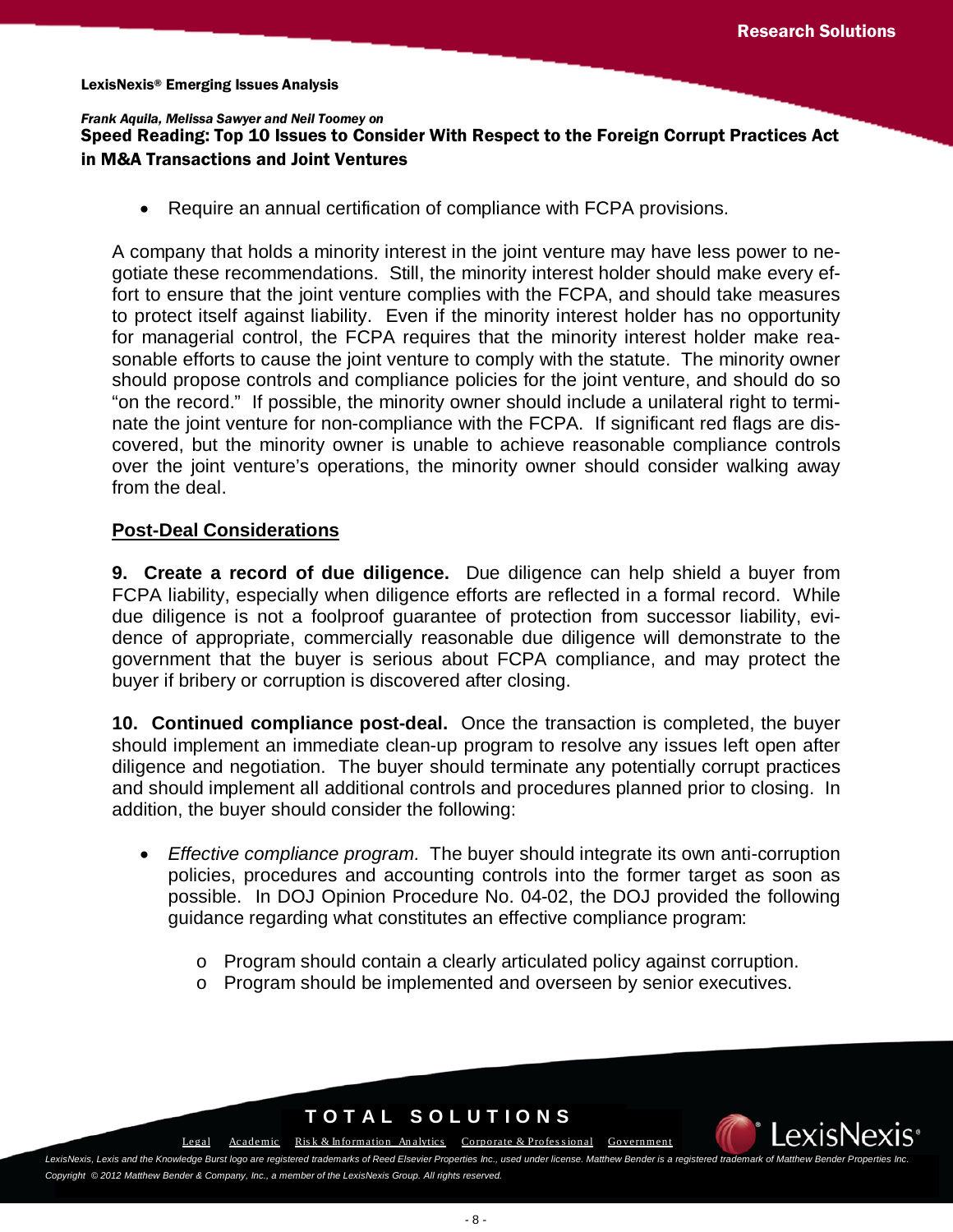Speed Reading: Top 10 Issues to Consider With Respect to the Foreign Corrupt Practices Act in M&A Transactions and Joint Ventures

- o Program should be accompanied by regular training and annual certification of compliance.
- o Program should include a hotline for reporting possible violations.
- o Program should be implemented in future business relationships through contractual representations.
- o Program should contain appropriate discipline, monitoring, accounting and reporting procedures.
- o Program should include appropriate provisions regarding audits by outside counsel and auditors.
- *Post-acquisition due diligence.* If the buyer was prevented from conducting thorough pre-acquisition due diligence, the buyer must conduct such diligence postacquisition. Even if the buyer believes its pre-closing diligence was thorough and commercially reasonable, additional due diligence is advisable.
- *Monitoring.* FCPA compliance requires constant vigilance. Old habits die hard. Even after a buyer has conducted thorough due diligence and implemented stringent anti-corruption policies, non-U.S. subsidiaries, agents and employees may still engage in bribery or corruption. Post-acquisition monitoring is crucial to maintaining FCPA compliance. After the deal has closed, the buyer should continue to conduct random reviews of the target's books and records. The buyer should also ensure that rogue employees, agents and consultants are terminated. Finally, the buyer should encourage self-reporting by implementing employee reporting mechanisms.

**Conclusion.** Recent trends in FCPA enforcement have made cross-border M&A transactions and joint ventures increasingly risky endeavors. Though no definitive guidance exists, there are useful steps that potential buyers and joint venture partners should take in light of the FCPA. Through comprehensive due diligence, smart negotiation and thoughtful drafting, buyers can improve their chances of avoiding FCPA liability.

### **[Click here for more Emerging Issues Analyses related to this Area of Law.](http://www.lexis.com/research/xlink?&source=352100&searchtype=boolean&target=toc)**

**About the Author. Frank Aquila** is a partner in the Sullivan & Cromwell LLP Mergers & Acquisitions Group. He is a regular advisor to global leaders, such as Amgen, Anheuser-Busch InBev, Avon, Diageo, International Airline Group and United Rentals. Mr. Aquila represented InBev in its unsolicited acquisition of Anheuser-Busch to form Anheuser-Busch InBev, the world's largest brewer. Twice he has received Burton Awards

# **TOTAL SOLUTIONS**

[Legal](http://law.lexisnexis.com/)[Academic](http://www.lexisnexis.com/academic/) [Ris k & Information An alytics](http://risk.lexisnexis.com/) [Corporate & Profes s ional](http://www.lexisnexis.com/corporate/) [Government](http://www.lexisnexis.com/gov/)

LexisNexis, Lexis and the Knowledge Burst logo are registered trademarks of Reed Elsevier Properties Inc., used under license. Matthew Bender is a registered trademark of Matthew Bender is a registered trademark of Matthew *Copyright © 2012 Matthew Bender & Company, Inc., a member of the LexisNexis Group. All rights reserved.*